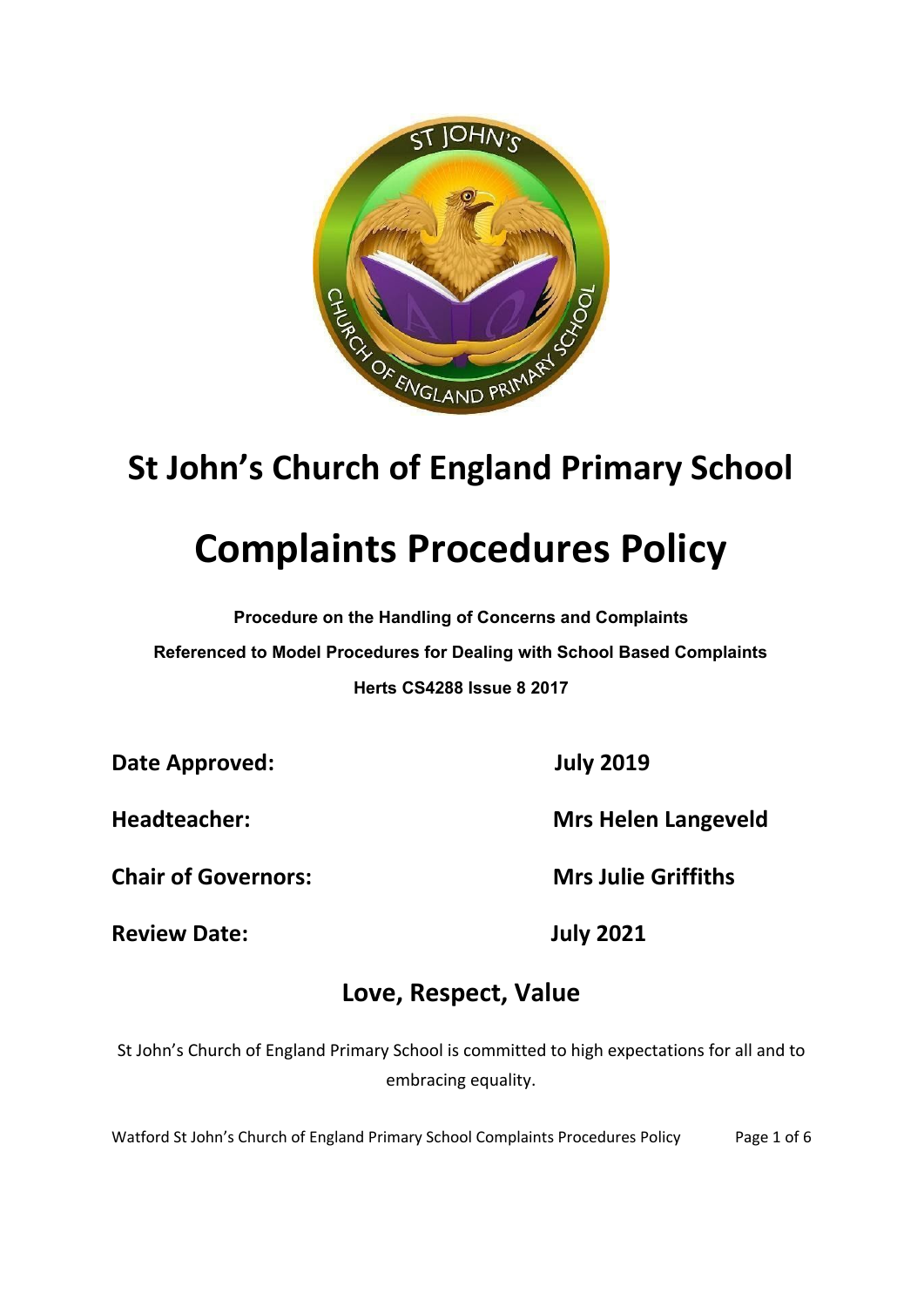#### **St John's Church of England School**

### **32 Clarendon Road Watford Hertfordshire WD17 1JJ [www.](http://www.stjohnswatford.co.uk/)watfordstjohns.org office@watfordstjohns.org 01923 255017**

#### **Purpose:**

The purpose of this policy is to outline the procedures that will cover any concerns and complaints should they arise. St John's is committed to the delivery of the best education possible supported by the Christian ethos.

#### **We care about what you think**

Each day, this school makes many decisions and tries hard to do the best for all the children. Your comments - either positive or negative - are helpful for future planning.

You may want to talk to us about a particular aspect of this school, though not actually make a complaint - you just want to get something 'off your chest'.

If you are dissatisfied about the way your child is being treated, or any actions or lack of action by us, please feel free to contact us using the details listed above.

#### **Our aims**

- Your complaint will be dealt with honestly, politely and in confidence.
- Your complaint will be looked into thoroughly and fairly.
- If your complaint is urgent we will deal with it more quickly.
- We will keep you up to date with progress at each stage.
- You will get an apology if we have made a mistake.
- You will be told what we are going to do to put things right.
- You will get a full and clear written reply to formal complaints within 28 school days.

#### **How to make a complaint**

#### **In the first instance – informal stage**

If you have a concern about anything we do, or, if you wish to make a complaint, you can do this by telephone, in person or in writing (by letter or email). We hope that most complaints can be settled quickly and informally, either by putting matters right or by giving you an explanation. If there is something you are not happy about, or you don't understand why Watford St John's Church of England Primary School Complaints Procedures Policy Page 2 of 6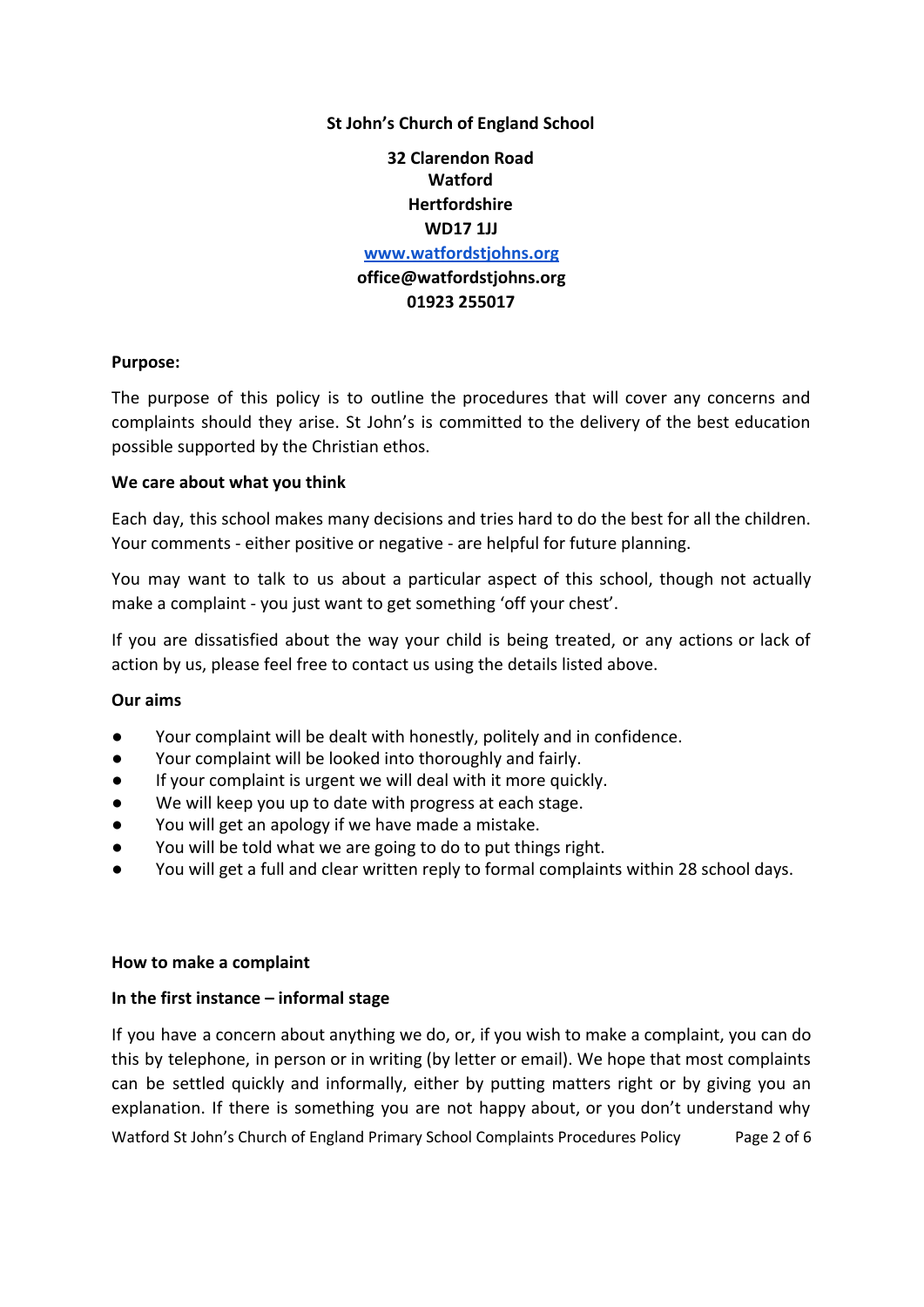we are doing something in a particular way, please come in and discuss it with the class teacher or another appropriate member of staff, such as the Special Educational Needs Co-ordinator (SENCo) if it is about Special Needs. We know that it can feel uncomfortable to question or challenge something, but if you don't tell us what is worrying you we cannot explain what we are doing or try to put it right. If the member of staff you speak to in the first instance is unable to attempt to resolve the matter, you should make an appointment with the Headteacher. This should be sufficient to sort out your worries but sometimes this is not possible. In this case there is a next step.

#### **First - formal stage**

**Request a meeting with the Headteacher** who will investigate your complaint and aim to inform you of the outcome **within 10 school days (2 weeks).**

If your first contact is with an individual Governor, they will advise you to take up your concerns with the appropriate member of staff or Headteacher. A Governor should not be made aware of a potential complaint as they may be required to sit on a Panel in the event of a formal hearing (Stage Two) and should be impartial.

However, if your complaint is about the Headteacher, you should write to the Chair of Governors. If your child has a Statement of Special Educational Needs (SEN) or an Education, Health and Care Plan (EHCP) you might find it helpful to talk to our Special Educational Needs Co-ordinator (SENCo) or your child's named Special Needs Officer at the Local Authority. The SEND Information Advice and Support Service (SENDIASS – formerly Parent Partnership) may also be able to help you.

#### **Second - formal stage**

If you remain dissatisfied following Stage 1 and wish to take your complaint further, you will be asked to complete a form or write a letter addressed to the Chair of Governors. In the letter you should:

- Make it clear why you are complaining.
- Say who you have spoken to already.
- Explain what you want to happen as a result of your complaint.

The Chair of Governors will arrange for your complaint to be considered and investigated under the arrangements approved by the Governing Body. This should involve a Panel of Governors at a hearing where the complainant and the respondent are invited to attend. If the Chair of Governors, or another Governor, has been involved in discussions to help settle the matter at Stage 1, they should arrange for a different Governor to take charge of the situation. Neither the Chair of Governor, nor any involved Governor, should sit on the Panel

Watford St John's Church of England Primary School Complaints Procedures Policy Page 3 of 6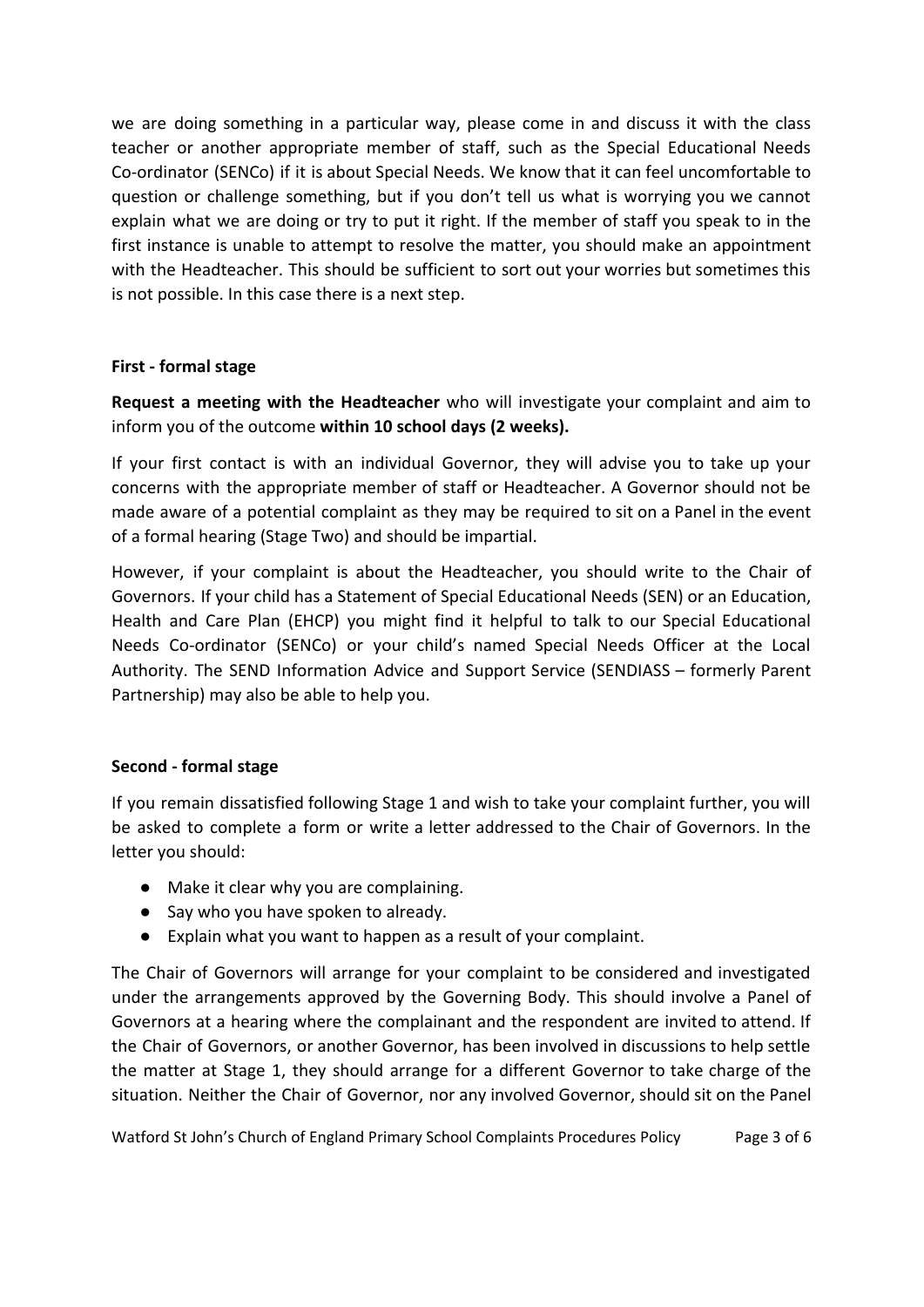themselves and they should instead ensure that a Panel is convened in line with the timeframes and guidance set out in the school's complaints procedure. A Governor in charge of investigating the complaint may ask to meet you to discuss your concerns. It is not advisable for a Panel to investigate and conclude matters without giving the Complainant and Respondent the opportunity to respond. Therefore a formal hearing with all in attendance is most preferable.

You should make sure that the Governors' Complaint Panel is provided with any written information or evidence you intend to use in a formal hearing. You may bring a friend, representative or interpreter to any meeting if you wish. The Chair of the Panel may invite any person who may help establish the facts of the complaint. The Chair should tell you who this person is before the meeting. If any member of staff is required by the Governing Body to attend a meeting they will have the opportunity to be accompanied or represented as they wish. A member of staff named in a complaint may also choose to attend a meeting, even if not required to do so by the Governors. They may be represented. If this happens, we will inform you in advance.

When the Panel has fully investigated your complaint, the Chair of the Panel, or the Governor in charge of the investigation, will write to you to tell you the findings. These findings will be reported to the Governing Body. The Chair of Governors will then write to you confirming the outcome of your complaint and any agreed actions to be taken. Our Governing Body will aim to deal with your complaint **within 28 school days (5½ weeks).**

#### **Further recourse**

Most complaints are resolved by this process. Should your complaint not be resolved, your further options are as follows:

You can refer the matter to the Diocese:

The Diocesan Director of Education Diocesan Office Holywell Lodge 41 Holywell Hill St Albans AL1 1HE Email: schools@stalbans.anglican.org.uk Website: [www.stalbans.anglican.org](http://www.stalbans.anglican.org/) Tel: 01727 818170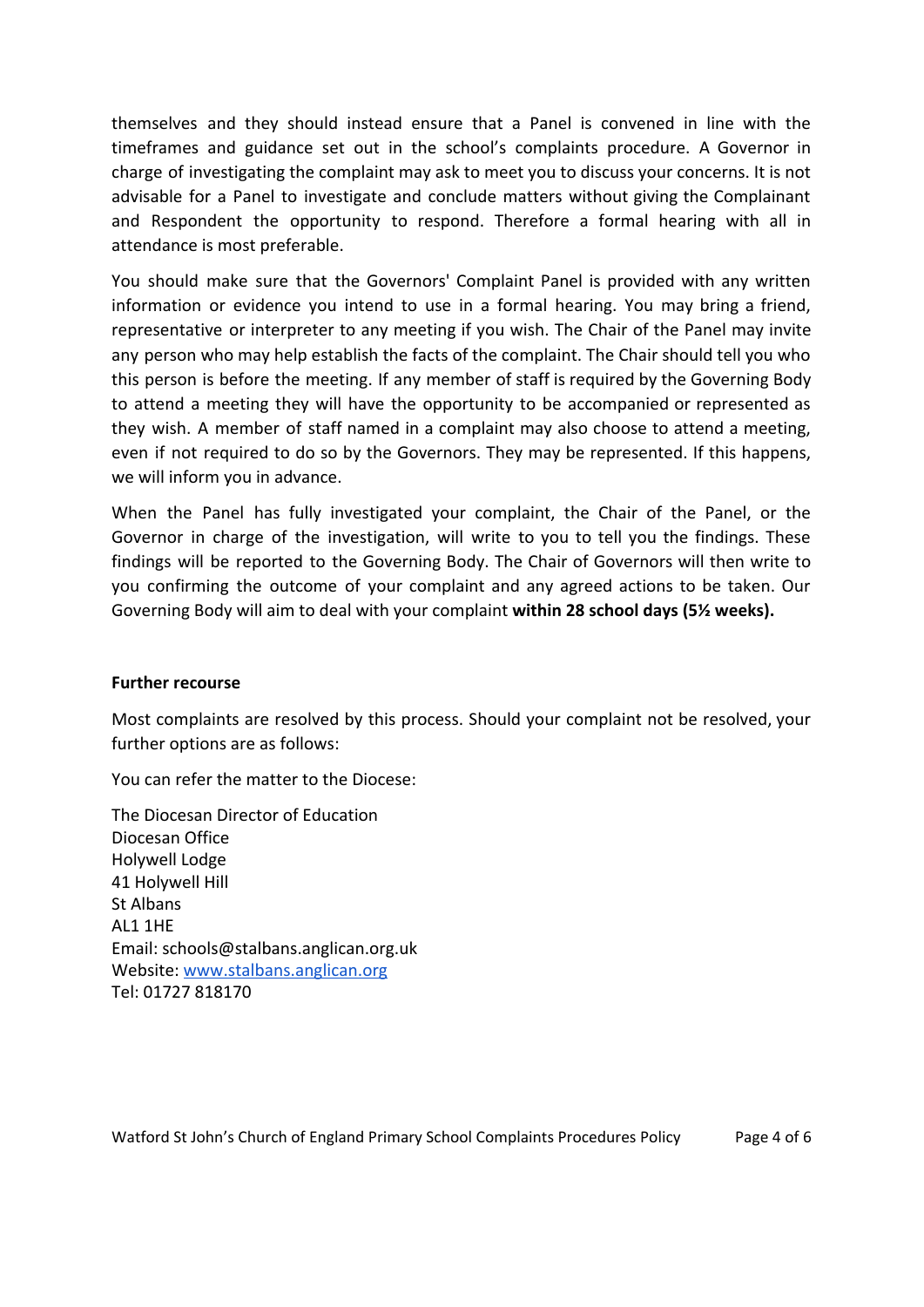You can complain to the Secretary of State at the Department of Education:

[The Secretary of State](mailto:academyquestions@efa.education.gov.uk) [Department for Education](mailto:academyquestions@efa.education.gov.uk) [Sanctuary Buildings](mailto:academyquestions@efa.education.gov.uk) [Great Smith Street](mailto:academyquestions@efa.education.gov.uk) [London](mailto:academyquestions@efa.education.gov.uk) [SW1P 3BT](mailto:academyquestions@efa.education.gov.uk) [Website: www.education.gov.uk](mailto:academyquestions@efa.education.gov.uk) [Telephone: 0370 000 2288](mailto:academyquestions@efa.education.gov.uk)

In the case of complaints about Special Educational Needs provision, you may complain further to the Local Authority. This should be done by writing to the Children's Services Complaints Manager. It should be noted however that if you wish to pursue this route, you must do so within 20 working days (4 weeks) of receiving the written outcome of the hearing into your complaint. After 20 working days (4 weeks), neither the school nor the Local Authority is under any obligation to investigate or progress your complaint any further.

#### **Useful contacts**

#### **Advisory Centre for Education Change Control Control POhWER**

Education Advice & Training Hertlands House 72 Durnsford Road Primett Road London Stevenage N11 2EJ SG1 3EE Web: [www.ace-ed.org.uk](http://www.ace-ed.org.uk/) Web: www.pohwer.net Phone: 0300 0115 142 Phone: 0300 456 2370

Riverside Office Centre (NYAS) Century House North **Egerton House** North Station Road Tower Road Colchester **Birkenhead** Essex Wirral Web: www.childrenslegalcentre.com CH41 1FN Phone: 0345 345 4345 Web: www.nyas.net

#### **Children's Legal Centre National Youth Advocacy Service**

Phone: 0151 649 8700

#### **Special Educational Needs & Disability Information Advice Support Service** (SENDIASS) Web: www.hertfordshire.gov.uk/sendiass

Email: SENDIASS@hertfordshire.gov.uk

Watford St John's Church of England Primary School Complaints Procedures Policy Page 5 of 6